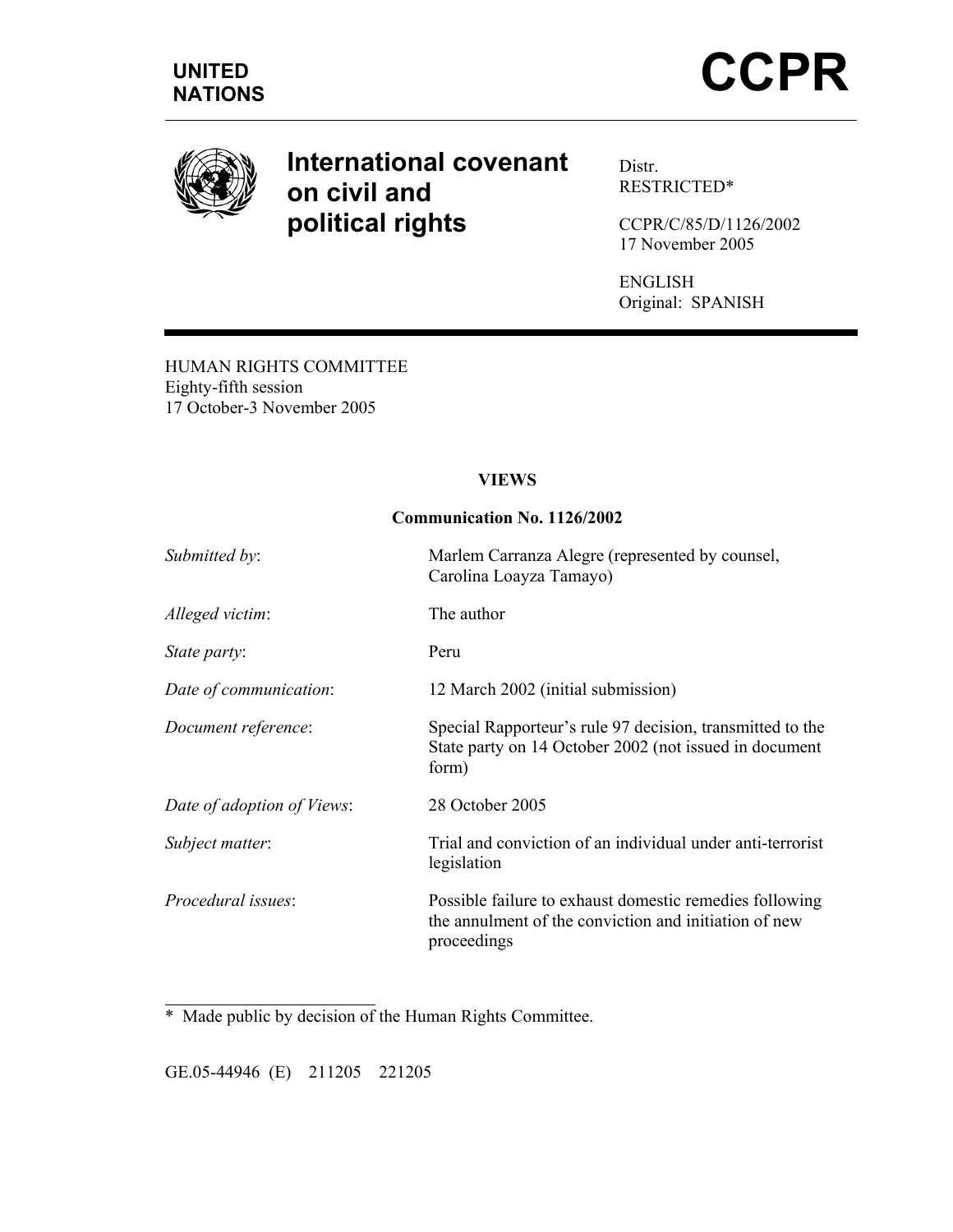CCPR/C/85/D/1126/2002 page 2

| Substantive issues:                | Violation of the right to liberty and security of person and<br>the guarantees of due process |
|------------------------------------|-----------------------------------------------------------------------------------------------|
| Articles of the Covenant:          | 2, 7, 9, 10, 14 and 15                                                                        |
| Articles of the Optional Protocol: | 2, 5, paragraph $2$ (b)                                                                       |

 On 28 October 2005, the Human Rights Committee adopted its Views under article 5, paragraph 4, of the Optional Protocol in respect of communication No. 1126/2002. The text of the Views is appended to the present document.

## **[ANNEX]**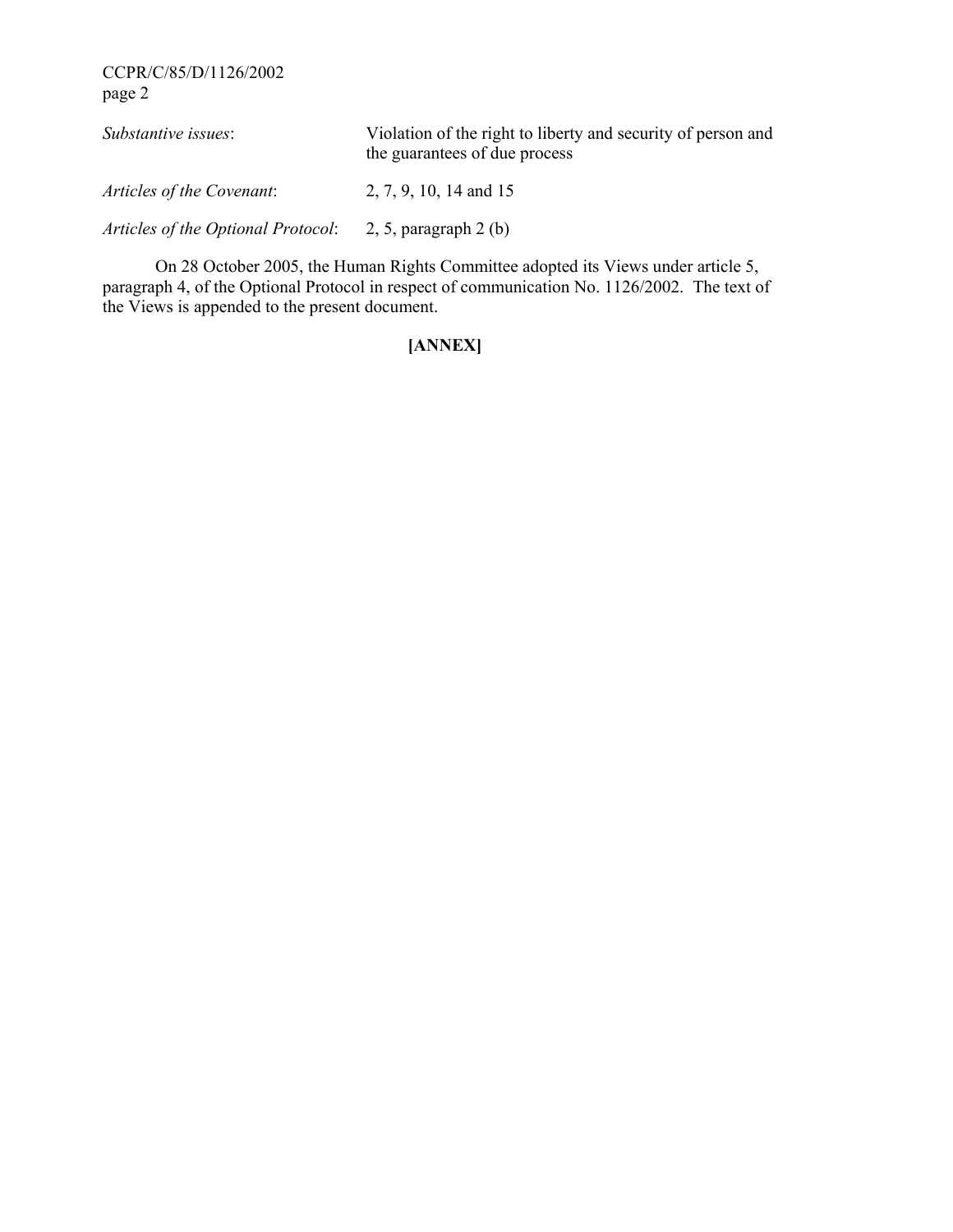#### **Annex**

#### **VIEWS OF THE HUMAN RIGHTS COMMITTEE UNDER ARTICLE 5, PARAGRAPH 4, OF THE OPTIONAL PROTOCOL TO THE INTERNATIONAL COVENANT ON CIVIL AND POLITICAL RIGHTS**

#### **Eighty-fifth session**

#### **concerning**

#### **Communication No. 1126/2002**\*

| Submitted by:       | Marlem Carranza Alegre (represented by counsel,<br>Carolina Loayza Tamayo) |
|---------------------|----------------------------------------------------------------------------|
| Alleged victim:     | The author                                                                 |
| <i>State party:</i> | Peru                                                                       |

*Date of communication*: 12 March 2002 (initial submission)

*The Human Rights Committee*, established under article 28 of the International Covenant on Civil and Political Rights,

*Meeting* on 28 October 2005,

*Having concluded* its consideration of communication No. 1126/2002, submitted on behalf of Ms. Marlem Carranza Alegre under the Optional Protocol to the International Covenant on Civil and Political Rights,

*Having taken into account* all written information made available to it by the author of the communication and the State party,

*Adopts* the following:

 $\overline{a}$ 

<sup>\*</sup>The following members of the Committee participated in the examination of the present communication: Mr. Prafullachandra Natwarlal Bhagwati, Mr. Alfredo Castillero Hoyos, Ms. Christine Chanet, Mr. Maurice Glèlè Ahanhanzo, Mr. Walter Kälin, Mr. Ahmed Tawfik Khalil, Mr. Rajsoomer Lallah, Mr. Michael O'Flaherty, Ms. Elisabeth Palm, Mr. Rafael Rivas Posada, Sir Nigel Rodley, Mr. Ivan Shearer, Mr. Hipólito Solari-Yrigoyen, Ms. Ruth Wedgwood and Mr. Roman Wieruszewski.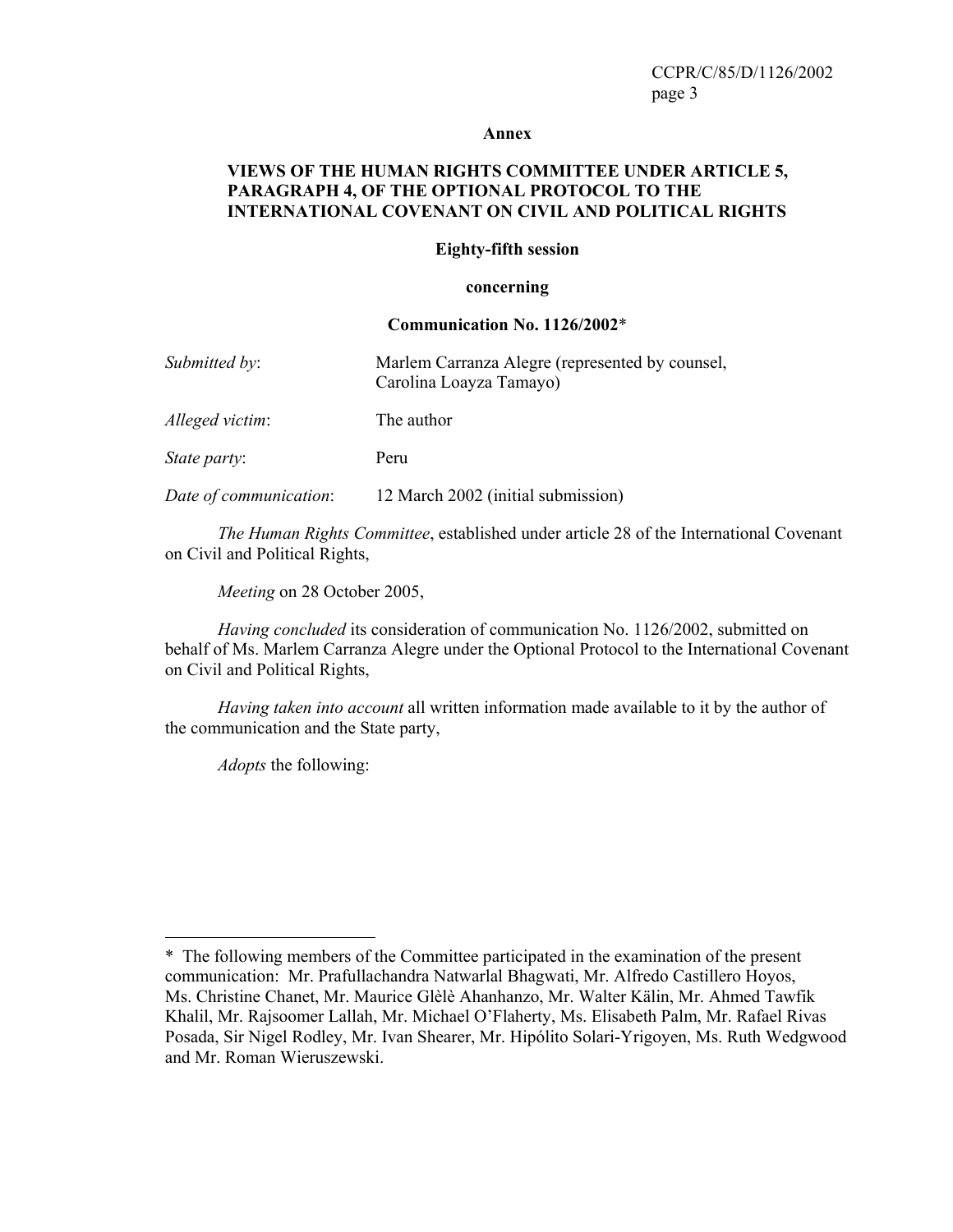## **Views under article 5, paragraph 4, of the Optional Protocol**

1.1 The author of the communication is Ms. Marlem Carranza Alegre, a Peruvian citizen, currently imprisoned in the Chorrillos Women's Maximum Security Prison, Lima. She claims to be the victim of violations by Peru of articles 2, 7, 9, 10, 14 and 15 of the International Covenant on Civil and Political Rights. She is represented by counsel, Carolina Loayza Tamayo.

1.2 The Optional Protocol entered into force for Peru on 3 January 1981.

## **Factual background**

2.1 The author worked as a doctor in Casimiro Ulloa Emergency Hospital, Lima. On 16 February 1993 she was stopped in the street by individuals in civilian clothes who forced her into a vehicle for an unknown destination. Once in the vehicle the individuals identified themselves as members of the police and informed her that she was being detained in connection with the investigation of terrorist incidents. They handcuffed her and covered her head with her jacket. The author was then taken to premises which she later learned were those of the Department of Counter-Terrorism (DINCOTE).

2.2 The author was interrogated blindfolded. During interrogation she was threatened with the arrest of her family members and with the confiscation of her possessions and medical equipment; she was accused of treating terrorists and was hit on the head and lost consciousness. When she recovered her senses, the interrogation continued with blows, insults and threats, including the threat of rape. During the first days of her detention she was forced to remain standing for the entire day.

2.3 The police searched her home and claimed to have found a document establishing a link between her and the Sendero Luminoso terrorist organization. The author asserts that this document did not belong to her. She was accused of having treated "subversives" and coerced medical colleagues into doing the same. She was also urged under threat to denounce other persons who had allegedly "forced her" to perform those acts.

2.4 The author remained in solitary confinement for seven days, following which the police report was prepared. It concluded that the author was guilty of the offence of terrorism. On 24 February 1993 Lima's provincial criminal prosecutor No. 14 drew up a charge against the author, accusing her of being a member of "the subversive organization the Sendero Luminoso Communist Party of Peru, in the health section of the People's Aid Association, as an activist, trainer, organizer of support and contact". She was remanded in custody. On the same date the judge initiated pre-trial proceedings and ordered her to be detained.

2.5 The author was tried for an offence against the public peace/terrorism by the Special Criminal Division for terrorist affairs of the High Court of Lima (a "faceless" or concealed identity division), under Decree-Law No. 25475 of 5 May 1992, which established this offence. On 2 March 1994 the Division handed down a judgement sentencing the author to 20 years' imprisonment. The sentence was appealed and declared void by the Supreme Court on 8 June 1995, on the grounds that there had been irregularities in the proceedings in breach of the Code of Criminal Procedure.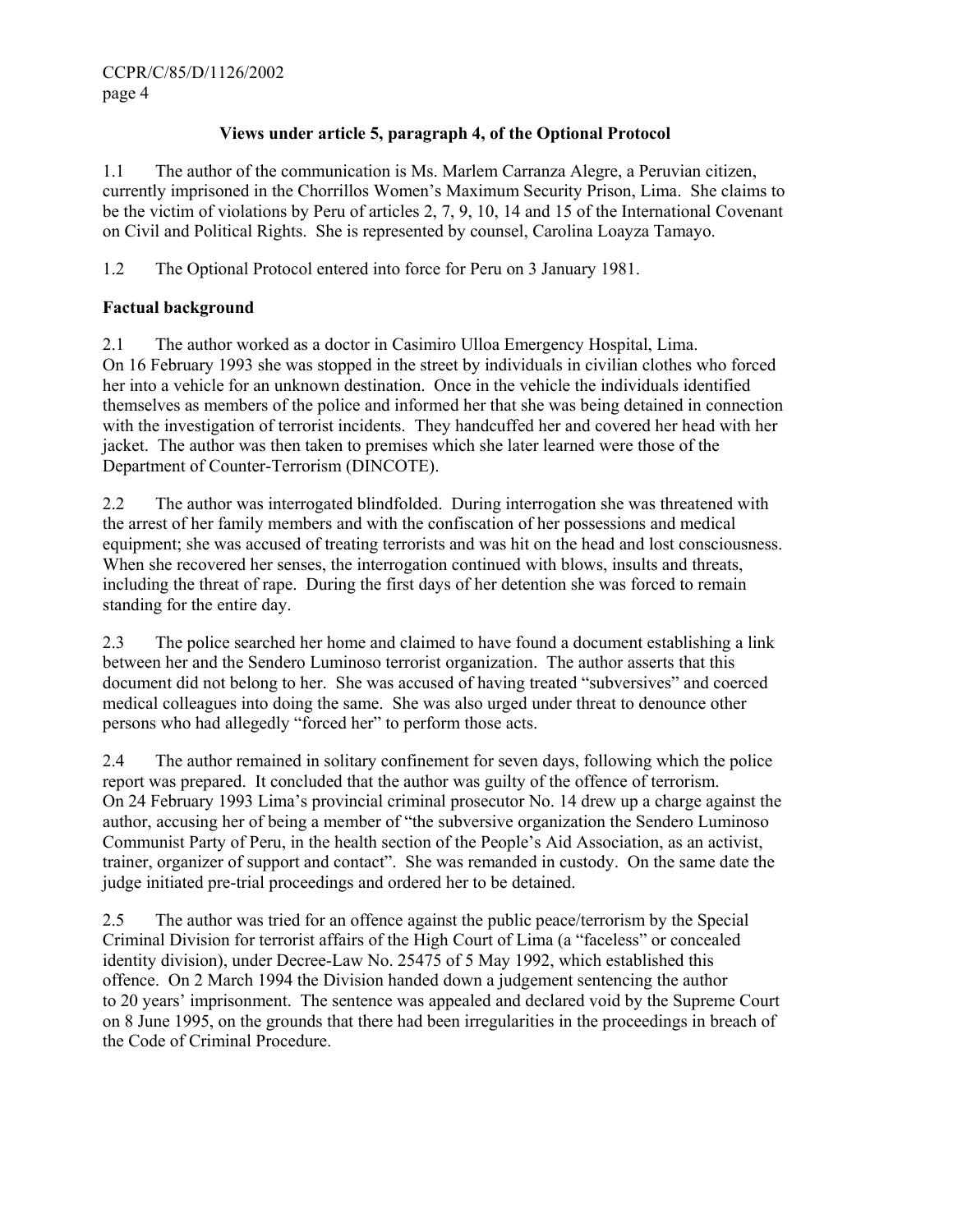2.6 On 16 October 1995 a new oral hearing took place before the Special (faceless) Criminal Division of the High Court of Lima, accusing the author of "being a member of the so-called health section of the department of support of the Peruvian People's Aid Association, one of the central bodies of the self-styled terrorist group, the Sendero Luminoso Communist Party of Peru". More specifically, she was accused of being a member of the leadership cell of the health section, of being in charge of it and of drawing up plans for the care and examination of persons wounded in terrorist actions in metropolitan Lima. She was sentenced to 25 years' imprisonment and a fine for the offence of terrorism under articles 4 (terrorism - acts of collaboration), 5 (membership of a terrorist organization) and 6 (incitement to commit acts of terrorism) of Decree-Law No. 25475. The author claims that these definitions of offences do not apply.

2.7 On 3 September 1997 the author filed a petition for annulment with the Supreme Court, contending that the conviction was based on legislation - Decree-Law No. 25475 of 5 May 1992 - which had not been in force when the acts with which she was charged allegedly took place, that is, between 1987 and the early months of 1992. At that time, the legislation applicable was the Criminal Code and Act No. 24953, which punished offences against the public peace/terrorism with maximum sentences of 15 and 25 years respectively for the alleged offence of association. In addition, pre-trial investigations were initiated against her for allegedly being an accessory to the offence of terrorism but she was convicted on a different charge, namely, that of being a "middle level cadre" of Sendero Luminoso. On 29 September 1997 the Court rejected the petition. Neither the author nor her counsel were notified of the judgement.

2.8 In October 1997, the author's father sought a pardon from the President of the Republic under Act No. 26655. Under this Act an ad hoc commission had been set up to propose that the President should grant a pardon to persons sentenced for the offence of terrorism contrary to fundamental standards of justice.

2.9 During the first few years of her detention in Chorrillos Maximum Security Prison, even before being convicted, the author was held in a cell 2.5 metres square, shared with five or six persons simultaneously, where she remained all day except for half an hour in the yard. During her periods in the yard she could not talk to other inmates. She did not have access to reading and writing materials. Her visiting rights were restricted to two immediate relatives per month for a total of 30 minutes in multi-person visiting rooms and without physical contact. The food was inadequate. As a result of all of this she had health problems and began to suffer from bruxism, facial paralysis, dermatitis, aggravated myopia, bronchial symptoms, etc.

2.10 The author maintains that she was subjected to the regime under Decree-Law No. 25475, in accordance with which:

The determination of the unlawful act was made by officers of the DINCOTE police, and used as a basis to determine the competent court;

The appointment of defence counsel was regularly made after the police investigation had taken place;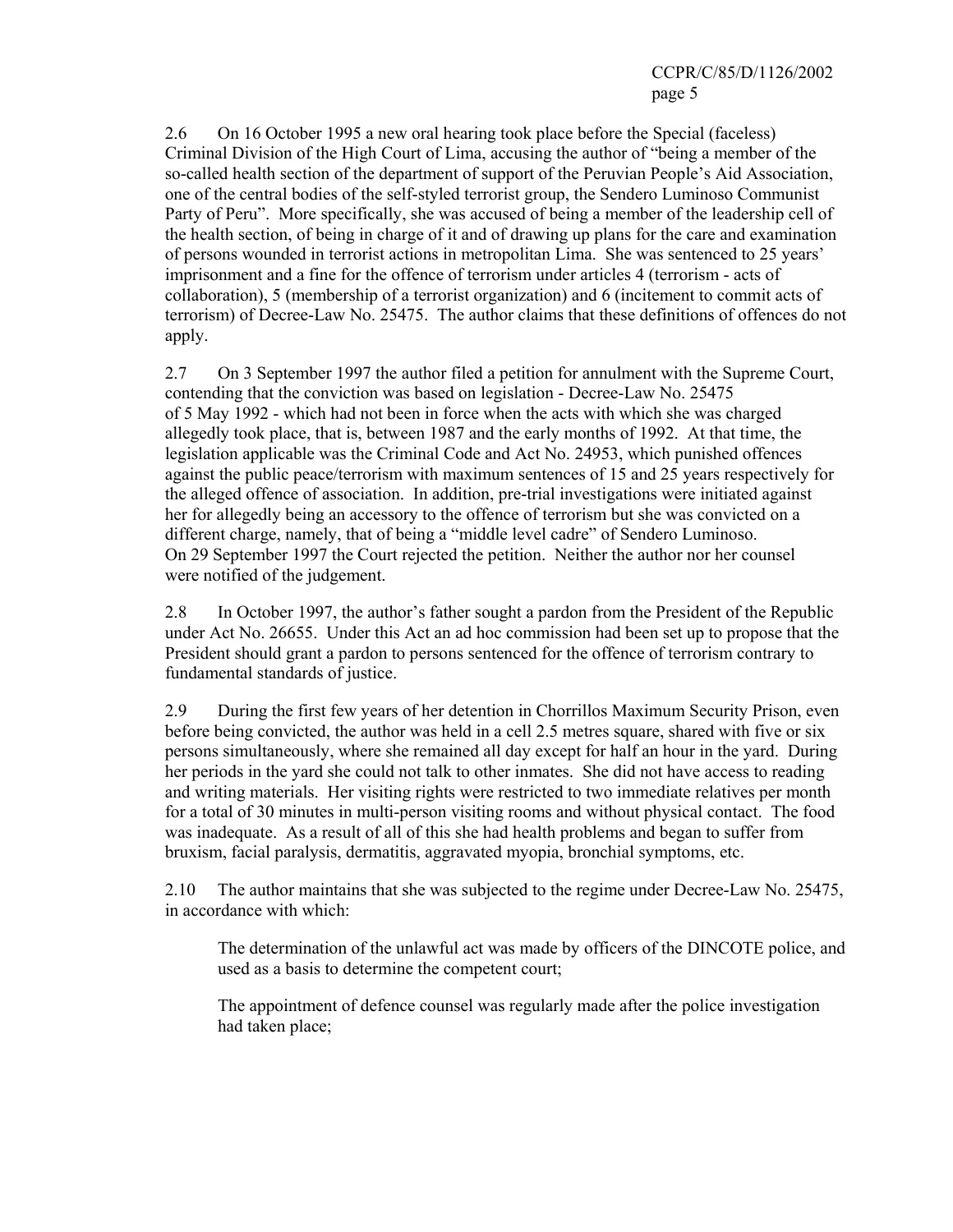Counsel freely elected by the defendant could not have an interview with the defendant before the latter made a statement to the examining magistrate;

Neither defendants nor their counsel were shown the evidence against them. Nor was the defence permitted to challenge witnesses who had made statements during the police investigation;

Defendants had no access to any right of conditional release before the conclusion of proceedings;

A special ad hoc procedure was established and applied by a judge during the investigation phase and by faceless judges during the oral hearing, whereby procedural guarantees were not admitted;

Charge and evidence statements, records of hearings and judgements lacked the signature of the prosecutors and judges involved because of their faceless status;

During the first year of imprisonment, a regime of continuous solitary confinement was imposed on the accused, in addition to other restrictions.

2.11 The author declares that she has not made application to any other international body with regard to the subject matter of the communication.

#### **The complaint**

3.1 The author claims that the facts described are a violation of several provisions of the Covenant.

3.2 As the author asserted in her testimony before the Criminal Court on 10 March 1993, she was subjected to physical and mental torture during her detention by DINCOTE; she was also left without food and kept in solitary confinement for seven days. All the interrogations were accompanied by blows to the head, insults, threats and psychological pressure. The solitary confinement was permitted under article 12 (d) of Decree-Law No. 25475 and was absolute, even counsel being excluded. This constitutes a form of cruel and inhuman treatment damaging to an individual's physical, mental and moral well-being. According to the author, these facts are a violation of article 7 of the Covenant.

3.3 Article 9, paragraph 1, was also violated, since the author was detained arbitrarily, without a court order and without having been caught in flagrante delicto, these being requirements of article 2.24 (f) of the Constitution of Peru. Moreover, the legislation applied to her did not permit the judge to order the appearance of the detainee. Contrary to article 9, paragraph 3, of the Covenant, detention in custody was the general rule, with no exceptions. Furthermore, article 6 of Decree-Law No. 25659, which restricted the possibility of filing a remedy of habeas corpus in respect of persons under investigation for the offence of terrorism, was applied to her. This was a violation of article 9, paragraph 4, of the Covenant.

3.4 According to the author, the regime of deprivation of liberty applied to her on the basis of Decree-Law No. 25475 was inhumane and thus a violation of article 10 of the Covenant. It excluded, inter alia, the possibility of taking advantage of the benefits set out in the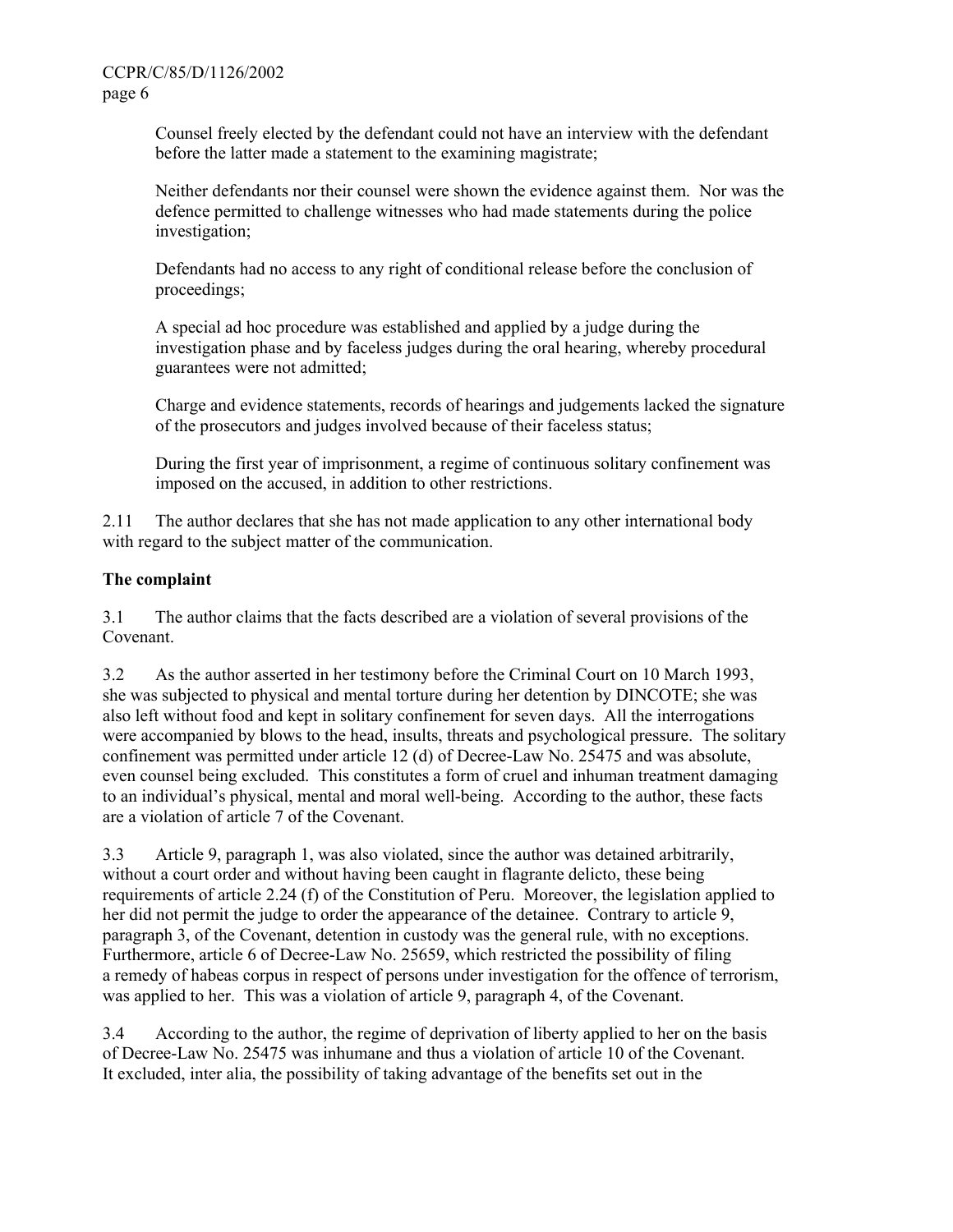Criminal Code and the Code of Criminal Enforcement. It furthermore provided that it was mandatory for the sentence to be served in a maximum security prison with continuous solitary confinement during the first year of detention and imposed severe restrictions on the system of visits.

3.5 The author further asserts that article 14, paragraph 1, was violated since she was tried by faceless courts, where the identity of the judges is kept secret and objection is impossible. The Decree-Law also lays down that both pre-trial proceedings for the offence of terrorism and the oral hearing must be conducted in specially designed premises within the criminal courts. According to the author, the secret nature of the oral hearing distorts it since its public nature is its fundamental characteristic and a guarantee of fairness.

3.6 Article 14, paragraph 2, was also violated, since Decree-Law No. 25475 eliminated the independence of the judge and of the Public Prosecutor's Office.**<sup>1</sup>** The judge was unable to take a decision on the basis of the evidence submitted as to whether or not there were grounds for initiating the pre-trial investigation: rather, the Decree "orders" the judge to initiate the investigation and issue an arrest warrant. Detention is compulsory; the judge no longer has the discretion to order a conditional release. With regard to the Public Prosecutor's Office, the Decree requires the senior prosecutor to issue a charge and evidence statement when the pre-trial investigation is concluded, with the consequent disappearance of any discretion in proceeding. Overall, this represents a violation of the right to be presumed innocent.

3.7 According to the author, there was a violation of article 14, paragraph 3, since as the police report attests, the author was not clearly notified in detail of the reason for her detention. She was furthermore unable to communicate with her counsel during the time she remained in solitary confinement, since article 12 (f) of the Decree-Law established that the defence lawyer could only intervene as from when the detainee made his statement before the Public Prosecutor. Article 13 of the Decree-Law also eliminated a fundamental defence mechanism by preventing individuals involved in the investigation from being called to testify as witnesses before a judge or court. The author's conviction was based exclusively on the police report, which means that the Public Prosecutor's Office did not prove the accusations; instead, the burden of proof was on the author.

3.8 The facts on which the detention and subsequent trial and sentencing of the author were based supposedly took place between 1987 and the early months of 1992. The complaint by the Public Prosecutor's Office, the initiation of proceedings and the subsequent sentence were, however, based on Decree-Law No. 25475, promulgated on 5 May 1992, which imposed heavier penalties. This is a violation of article 15 of the Covenant.

3.9 Article 15 was also violated by the fact that the author was sentenced for acts and offences other than those for which the criminal investigation was initiated. The Fourteenth Specialized Criminal Court of Lima opened an investigation for an alleged offence against the public peace/terrorism, as "collaboration", under article 4 (b) of the Decree-Law. As set out in the order to commence investigation, the alleged acts of collaboration consisted of surgical operations and the provision of surgical instruments, medical equipment, medicine, X-rays and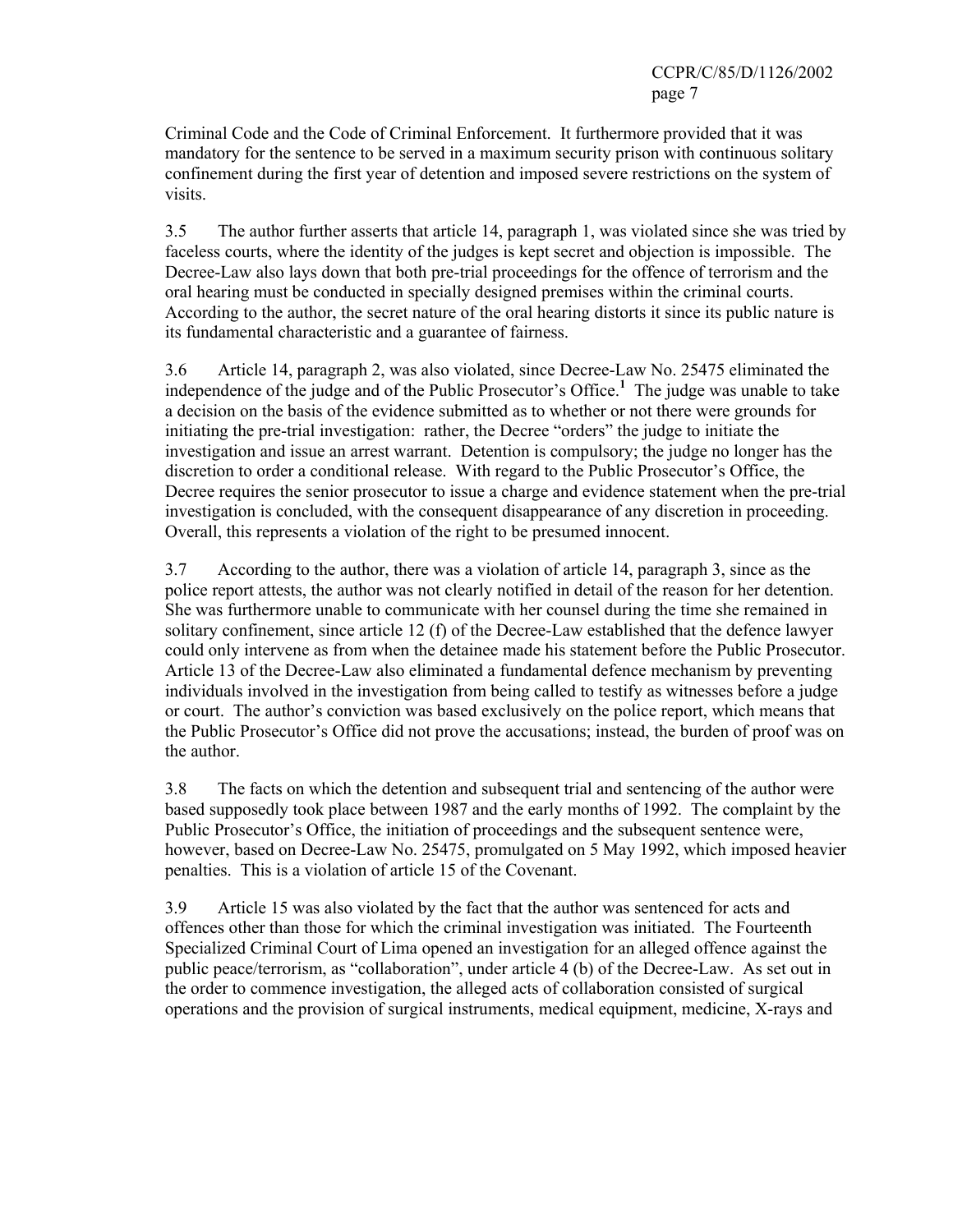clinical analyses to the "terrorist" group. She was, however, sentenced for being a "middle level cadre" of Sendero Luminoso. The medical acts described were further criminalized as collaboration, although none of them is described as collaboration in article 321 of the Criminal Code, one of the applicable standards in force.

3.10 Lastly, the author maintains that any violation of any of the rights enshrined in the Covenant entails the violation of the State's obligation to respect those rights, embodied in article 2, paragraph 1.

## **The State party's observations on admissibility**

4.1 In its observations of 22 December 2004<sup>2</sup> the State party reports that in January 2003 the Constitutional Court handed down a judgement in which it declared various procedural and criminal rules in anti-terrorist matters to be unconstitutional. As a result, the Government issued Legislative Decree No. 926 in February 2003 standardizing the annulment of proceedings for the offence of terrorism conducted before judges and prosecutors whose identity was concealed and where the prohibition of objection applied. It also issued Legislative Decree No. 922, according to which criminal proceedings for the offence of terrorism are to be conducted in accordance with the ordinary procedural arrangements of the Code of Criminal Procedure.

4.2 On 15 January 2003, the High Court of Lima issued a decision concerning the remedy of habeas corpus filed by the author against the Special Criminal Division of the High Court of Lima and the Supreme Court for violation of her personal liberty as a result of a breach of due process. The remedy was declared admissible and the criminal trial of the author consequently void since the fundamental principles of due process - a competent and established judge and the right to know whether the trial judge had jurisdiction - had been violated and since she had been sentenced by faceless judges. On 3 February 2003 the National Terrorism Division issued a writ ordering this decision to be implemented.

4.3 On 27 March 2003, the First Special Court for terrorist offences instituted pre-trial proceedings against the author for the offence of ordinary terrorism as provided in article 288-A and article 288-B, paragraph (a), of the 1924 Criminal Code, introduced by Act No. 24651; articles 319 and 320, paragraph 1, of the 1991 Criminal Code; and articles 2 and 5 of Decree-Law No. 25475, and issued a detention order. The proceedings were assigned to the National Terrorism Division and referred to the Office of the Second Senior Prosecutor specializing in terrorist offences. In a decision of 6 September 2004 the Prosecutor entered a charge of terrorism. The author was charged with belonging to a subversive organization, the Sendero Luminoso Communist Party of Peru, and with being a member of the cell management committee of the health section of the department of support of the People's Aid Association and therefore in charge of groups belonging to the organization. As a surgeon, she was responsible for recruiting doctors, organizing them and providing support activities consonant with the medical profession. The prosecutor requested a 30-year prison sentence, a fine and an accessory penalty of loss of civil rights.

4.4 The author's case is pending in the National Terrorism Division in the context of new criminal proceedings instituted in accordance with the new anti-terrorist legislation. The State party therefore considers that domestic remedies have not been exhausted and that the communication should be declared inadmissible.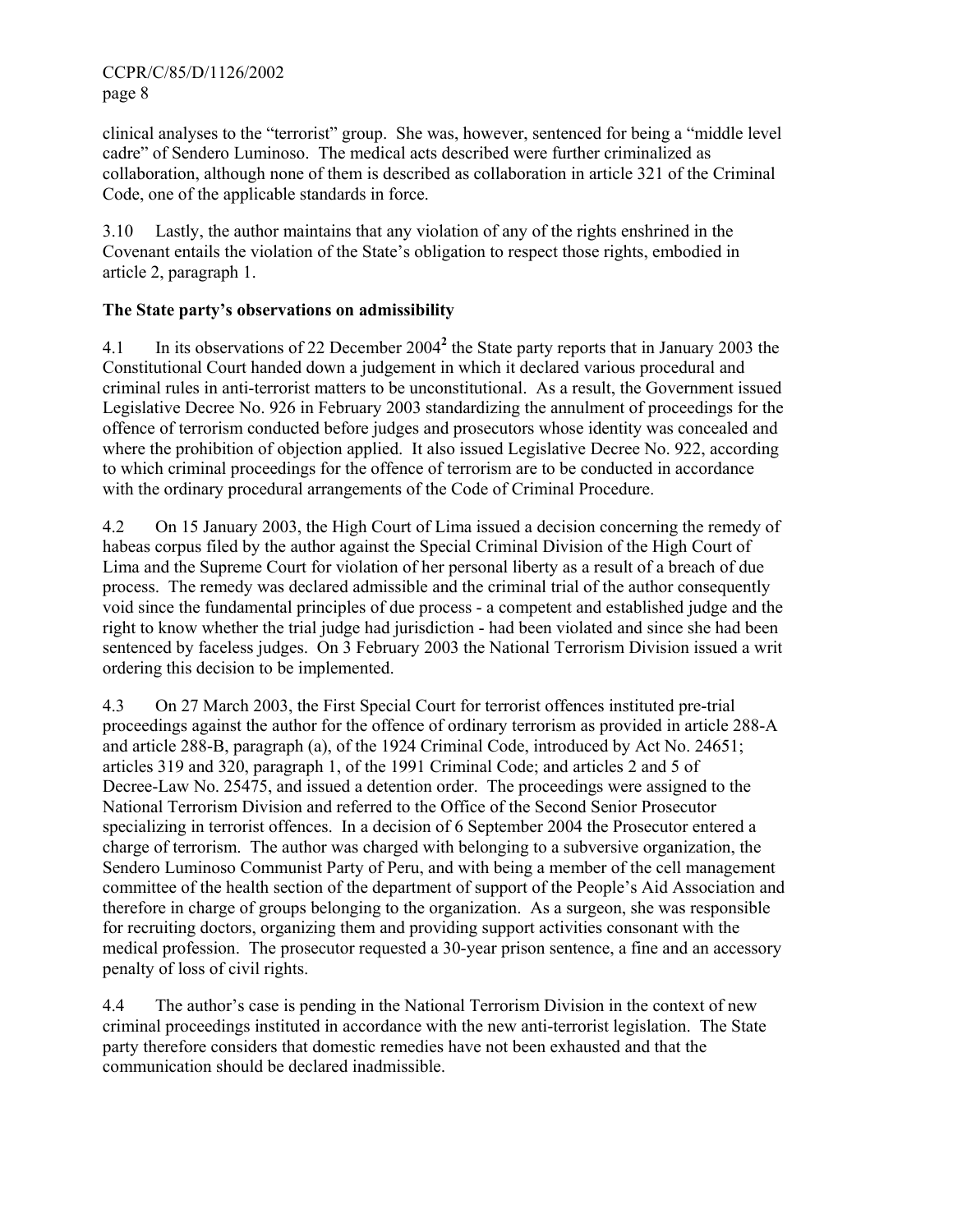#### **The author's comments**

5.1 The author states that she is being tried for the second time for the same acts, as a result of her quest for justice. A new trial, however, is not adequate reparation in cases of the violation of due process, particularly when this is owing to an act on the part of the State challenged.

5.2 This communication was submitted to the Committee when the author was serving a sentence resulting from a criminal trial against her in total violation of due process; this situation has been acknowledged by the Peruvian judiciary, which pronounced admissible the remedy of habeas corpus filed on her behalf in a decision in first instance on 2 December 2002 and in second instance on 15 January 2003. Furthermore, Legislative Decree No. 926, which provides for the annulment of trials by ordinary courts for the offence of terrorism, is accompanied by express State acknowledgement of the violation of due process and judicial guarantees, and hence of the right to liberty of persons detained, tried and sentenced for the offence of terrorism.

5.3 The lack of precision in the definition of the offence of terrorism in article 2 of Decree-Law No. 25475 is incompatible with the principle of legality enshrined in the Covenant, since the acts comprising the offence were described in the abstract and imprecisely, so that it is impossible to know exactly what specific behaviour constitutes this criminal offence.

5.4 The author asserts that she was accused of having treated and supplied medicines to "terrorists" and their family members. Not only are these two acts not illegal, they are lawful and ethically correct. The acts of participation in a surgical operation, treatment and provision of medicines do not form part of the crime of terrorism. A state of anxiety or terror is neither provoked, created nor maintained, deliberately or involuntarily, by medical acts, nor can they be assimilated to acts injurious to life, physical integrity, health or individual freedom and safety or to State or private property, nor do they constitute an attack on public or private safety.

5.5 In accordance with the estoppel principle enshrined in international law, the State is precluded from invoking its own acts. Consequently, it cannot contend that the author did not exhaust domestic remedies. In a recent judgement of 18 November 2004 handed down in the case of De la Cruz Flores, the Inter-American Court of Human Rights stated that a new trial was not sufficient to make reparation for violations of due process.

5.6 The author says that she has been detained for approximately 12 years, accused but not sentenced, in violation of article 9 of the Covenant. In July 2002, she applied to be granted semi-liberty, but this was declared inadmissible, initially by the Twenty-eighth Provincial Criminal Court of Lima and subsequently by the High Court, on the grounds that the period of detention under the Code of Criminal Procedure had not been completed, in that it ran as from the date of the order to commence investigation, i.e. 21 March 2003. The State party thus ignored the period spent by the author in prison due to its failure to ensure her fair trial. In other words, the State invokes its own acts in order to deny the author her right to trial within a reasonable time or to release, as article 9, paragraph 3, of the Covenant requires.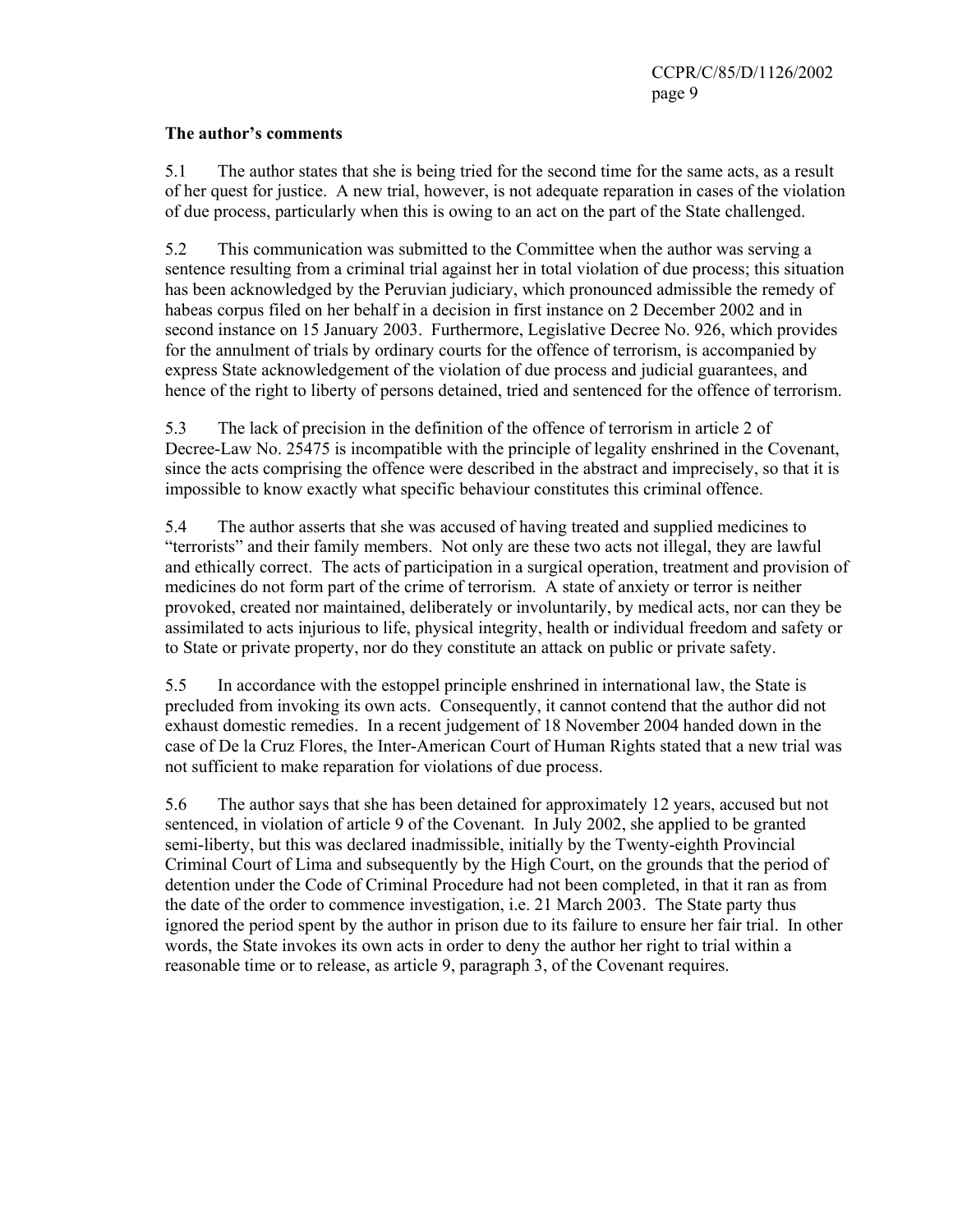### **Issues and proceedings before the Committee**

### **Consideration of admissibility**

6.1 Before considering any claim contained in a communication, the Human Rights Committee must, in accordance with rule 93 of its rules of procedure, decide whether or not the communication is admissible under the Optional Protocol to the Covenant.

6.2 The Committee has ascertained that the same matter is not being examined under another procedure of international investigation or settlement, in compliance with the provisions of article 5, paragraph 2 (a), of the Optional Protocol.

6.3 With regard to the requirement of the exhaustion of domestic remedies, the Committee takes note of the State party's assertion that the case is pending in the National Terrorism Division in the context of new criminal proceedings instituted in accordance with the new anti-terrorist legislation, and that, consequently, domestic remedies have not been exhausted. The Committee is pleased to observe the amendment of several procedural and penal rules of anti-terrorist legislation, particularly those that permit the annulment of proceedings for the offence of terrorism conducted before judges and prosecutors whose identity has been concealed and establish that criminal proceedings for the offence of terrorism will be conducted in accordance with the ordinary procedures for which the Code of Criminal Procedure provides. With reference, however, to article 5, paragraph 2 (b), of the Optional Protocol, the Committee observes that the author was arrested on 16 February 1993 and subsequently tried and sentenced under Decree-Law No. 25475 of 5 May 1992, and that she filed all the appeals permitted under that legislation against her sentence, including a petition for annulment to the Supreme Court. All of this was prior to her submitting her communication to the Committee. The fact that the legislation applied to the author and on which her communication was based was declared null and void several years later cannot be considered to her disadvantage. In the circumstances, it cannot be claimed that the author should wait for the Peruvian courts to take a new decision before the Committee can consider the case under the Optional Protocol. Further, the Committee observes that the application of remedies before the Peruvian courts was initiated in 1993 and has still not been concluded.

6.4 The author contends that she received a harsher sentence than was appropriate under the legislation applicable at the time the alleged acts were committed, thus constituting a violation of article 15 of the Covenant. The Committee considers, however, that the author has not furnished sufficient evidence for it to take a decision with regard to this contention, and therefore considers that this part of the communication should be considered inadmissible, under article 2 of the Optional Protocol, for lack of substantiation.

6.5 The Committee accordingly declares the communication admissible with regard to the alleged violations of articles 7, 9, 10 and 14 of the Covenant and proceeds to consider the merits of the complaint under article 5, paragraph 1, of the Optional Protocol, bearing in mind the information provided by the parties.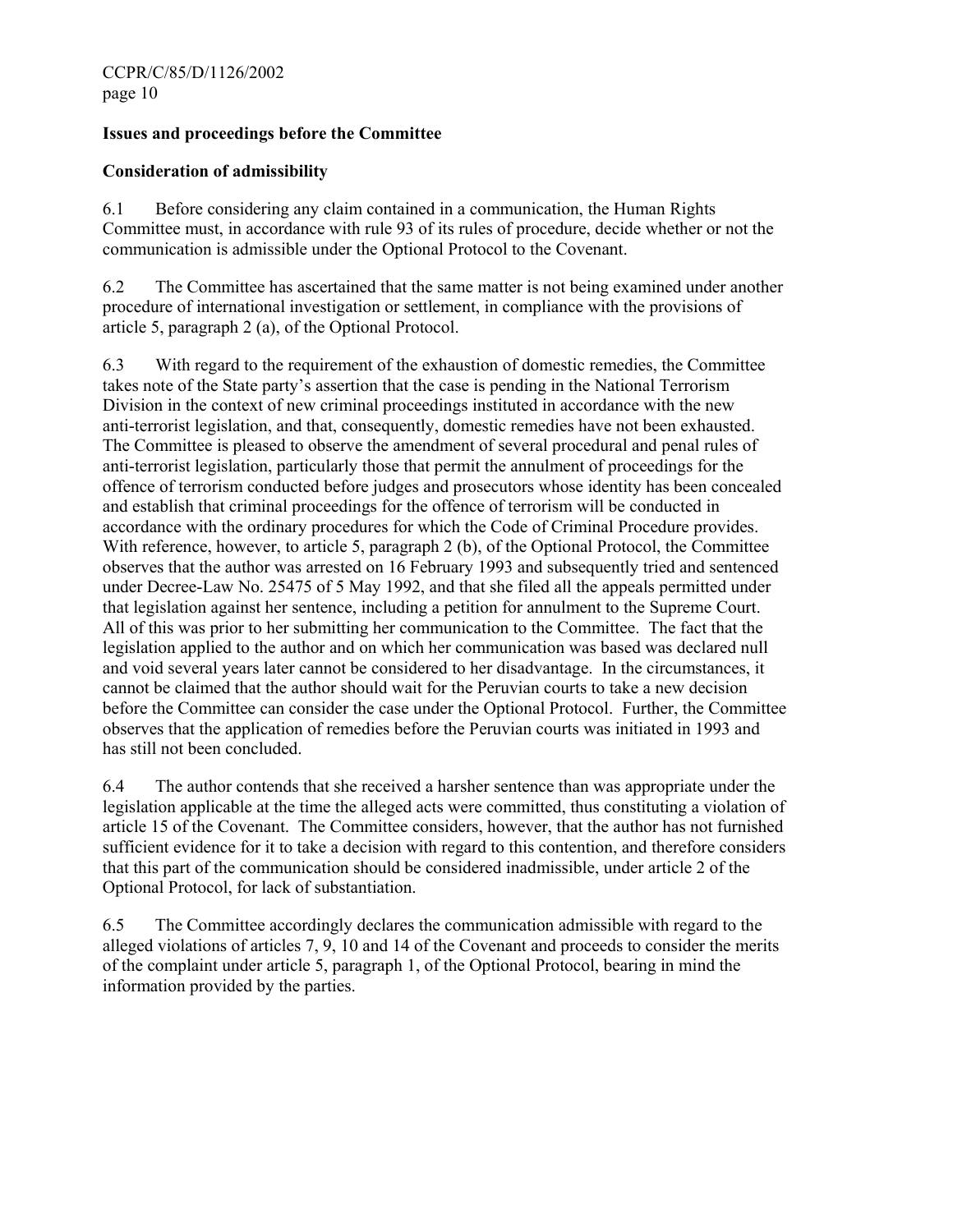#### **Consideration of the merits**

7.1 The Committee regrets that the State party has not submitted observations on the merits of the case under consideration. It recalls that it may be inferred from article 4, paragraph 2, of the Optional Protocol that the State party must examine in good faith all the complaints made against it and provide the Committee with all the information at its disposal. Since the State party has not cooperated with the Committee in the matters raised, the author's claims must be given their due weight insofar as they are substantiated.

7.2 The author asserts that during the days she was held by DINCOTE she was subjected to torture, of which she provides details. As the State party provides no information to contradict these allegations, due weight must be given to them and it must be taken that the events occurred as described by the author. The Committee thus considers that there has been a violation of article 7 of the Covenant.

7.3 With regard to the author's contentions concerning the violation of her right to liberty and security of person, the Committee considers that her arrest and detention incommunicado for seven days and the restrictions on the exercise of the right of habeas corpus constitute violations of article 9 of the Covenant as a whole.

7.4 The author contends that the regime of deprivation of liberty applied to her under Decree-Law No. 25475 constitutes a violation of article 10 of the Covenant. The Committee considers that the conditions of detention in the Chorrillos Women's Maximum Security Prison described by the author, particularly those applied during her first year of detention, violated her right to be treated with humanity and with respect for the inherent dignity of her person and therefore breached the provisions of article 10 as a whole.

7.5 With regard to the author's complaints in relation to article 14, the Committee takes note of her allegations that the hearings at her trial were held in private and that the court comprised faceless judges who could not be challenged; that she was unable to communicate with her lawyer during the seven days she was held incommunicado; that the police officers involved in the investigation were not called as witnesses since this was not permitted under Decree-Law No. 25475; and that her lawyer was not able to challenge witnesses who had made statements during the police investigation. In the circumstances, the Committee concludes that article 14 of the Covenant, which refers to the right to a fair trial, was breached as a whole.

8. The Human Rights Committee, acting under article 5, paragraph 4, of the Optional Protocol to the International Covenant on Civil and Political Rights, is of the view that the facts before it disclose a violation of articles 7, 9, 10 and 14, together with article 2, paragraph 1, of the Covenant.

9. In accordance with article 2, paragraph 3 (a), of the Covenant, the State party is required to furnish the author with an effective remedy and appropriate compensation. In the light of the long period she has already spent in detention and the nature of the acts of which she stands accused, the State party should give serious consideration to terminating her deprivation of liberty, pending the outcome of the current proceedings. Such proceedings must comply with all the guarantees required by the Covenant.